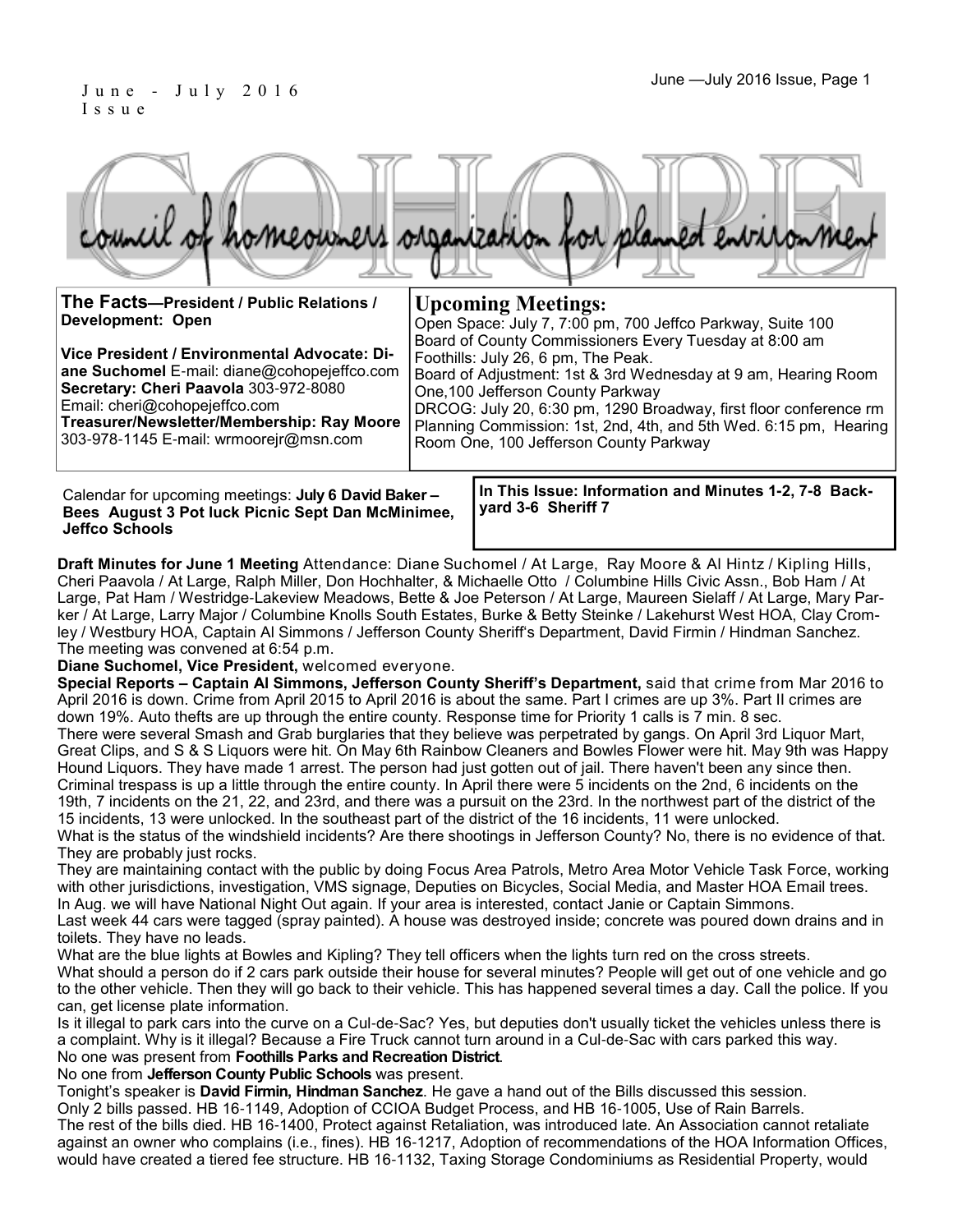have been a source of revenue for the state. HB 16-1133, Further Management of Management Companies, aimed at reforming HOAs.

HB 16-1201, Emotional Support Animals, aimed at internet doctors that will write a prescription of an emotional support animal for \$20. SB 16-082 and HB 16-1400, both are Whistle Blowers protection.

Bills that were expected but not introduced include: Construction defects, several municipalities have legislature for construction defects. Banks don't want to finance condos at the moment. So builders build apartments and later convert them to condos. Ham Radio Parity Act. Super Lien Statute, assessments have priority in a forclosure. So banks can lose a lot of money because they have a secondary lien. If a buyer is having problems, they usually pay the mortgage, but not the assessments. This would make it so that no lien in real property can take precidence over the first mortgage. On the subject of marijuana if an HOA declaration does not explicitly prohibit illegal enterprises (growing marijuana), they should consider adding it. Dealers have been renting houses by giving the owner all the money up front and usually more than the market value. Then they set up a growing operation. This will destroy a house in 2 - 3 years.

**Reports from Officers** Roll Call was taken. We had 15 members present and we have a quorum.

#### We do not have a **President.**

**Ray Moore, Treasurer,** was present. We have \$1,881.80. We have Shelter 6 for our Aug. 3rd meeting (potluck and candidate meeting). It will be at 6:00 p.m.

**Cheri Paavola, Secretary,** was present. The Minutes for May were approved.

#### **Diane Suchomel, Vice President,** was present.

The Community Meeting about the Deer Creek golf course was held on May 12 at 6:00 p.m. at Terrace Gardens at 11851 Shaeffer Drive. They want to rezone the property for multifamily townhomes. The proposal was changed from over 300 to 128 paired homes (duplex). The builder is Canadian. The new planner is Mike Madrid .

Southwest Plaza is removing the parking structure by J. C. Penney. They want to put up an 18' tall bowling pin. It is for a Japanese company and will be like Fun City.

Meadows Shopping Center has a Day Care. There was a pre-application for a Brewery / Dog Park in June. The hearing is on the 25th. The dog park will be where the playground for the Day Care was. The Brewery is from San Diego. No formal application has been submitted yet and no hearing dates have been set yet. The Case manager made a comment about insufficient parking.

The **Jefferson County School District** has released their 2016 Facilities Master Plan. They project building, consolidating, renovations, and closing schools. They may be moving 6th grade to Middle School. They are asking for a \$450K bond. There is a telephone town hall on June 7th from 6:00 - 6:30 which will focus on moving 6th grade to Middle School. The phone number is 855-312-2107. There is another town hall on June 7th from 7:00 - 7:30 which will focus on Elementary Schools consolidations and closures. There is a meeting on June 8 from 8:00 - 10:00 at Bear Creek High School which will focus on the Master Plan.

4 permits for Fireworks have been applied for. They are at WalMart, Southwest Plaza, Coal Mine and Kipling, and Safeway. *(Update: at least 3 more applications in our area since our meeting)*

Construction at Blue Heron Park and the dam will start next spring or fall. They will put in a new outflow pipe and re-do the trail on top of the dam. They plan to drain at least part of the reservoir. Don't know yet if they'll need to empty it to do the proposed construction

The application by the church (east of former Fun City, on the south side of W Coal Mine Ave) asking for a 80' stand alone cross with a cell tower was approved. They have 2 years to complete it.

Construction on the 76' cell towers for West Littleton Health Center (at the Fun City site) has started.

The request for tire store, auto store and 7-Eleven at Wadsworth and Coal Mine has been changed to a Bakery / Restaurant / Cafe.

Parisi Speed School at 4950 S Kipling Pkwy is a fitness training facility for kids. The location was a hardware store at one time (Hugh Woods) and has been unoccupied for a long time

The CVS at Bowles and Kipling is still in process. They will remove 2 small buildings and car wash. There is another CVS (pharmacy only) in Target.

Jeffco Fair and Festival will be on Aug. 11 - 14 at the Jefferson County Fairgrounds. The website is

http://jeffco.us/public-engagement/news/2016/jefferson-county-fairgrounds-comes-alive-this-summer-with-a-newsignature-event/.

**Old Business** The position of President for COHOPE is still open.

In reference to the question at the last meeting about the construction on the north side of W Belleview Ave, about a block west of S Simms St—that is for 3 self storage buildings. (11645 W Belleview Ave)

**New Business Mary Parker** announced that she is running for State House District 22. She is unaffiliated. She needs signatures. She will have a Town Hall on June 27th from 6:30 - 8:00 at the Columbine Library. She will discuss ballot initiatives.

Our speaker for July will be David Baker, who will speak about hobby bee keeping. For the September meeting Jeffco School Superintendent Dan McMinimee will speak about the upcoming bond issue on the November ballot and other proposed changes for the R1 school district.

We adjourned at 8:34 p.m.—*Cheri Paavola, Secretary*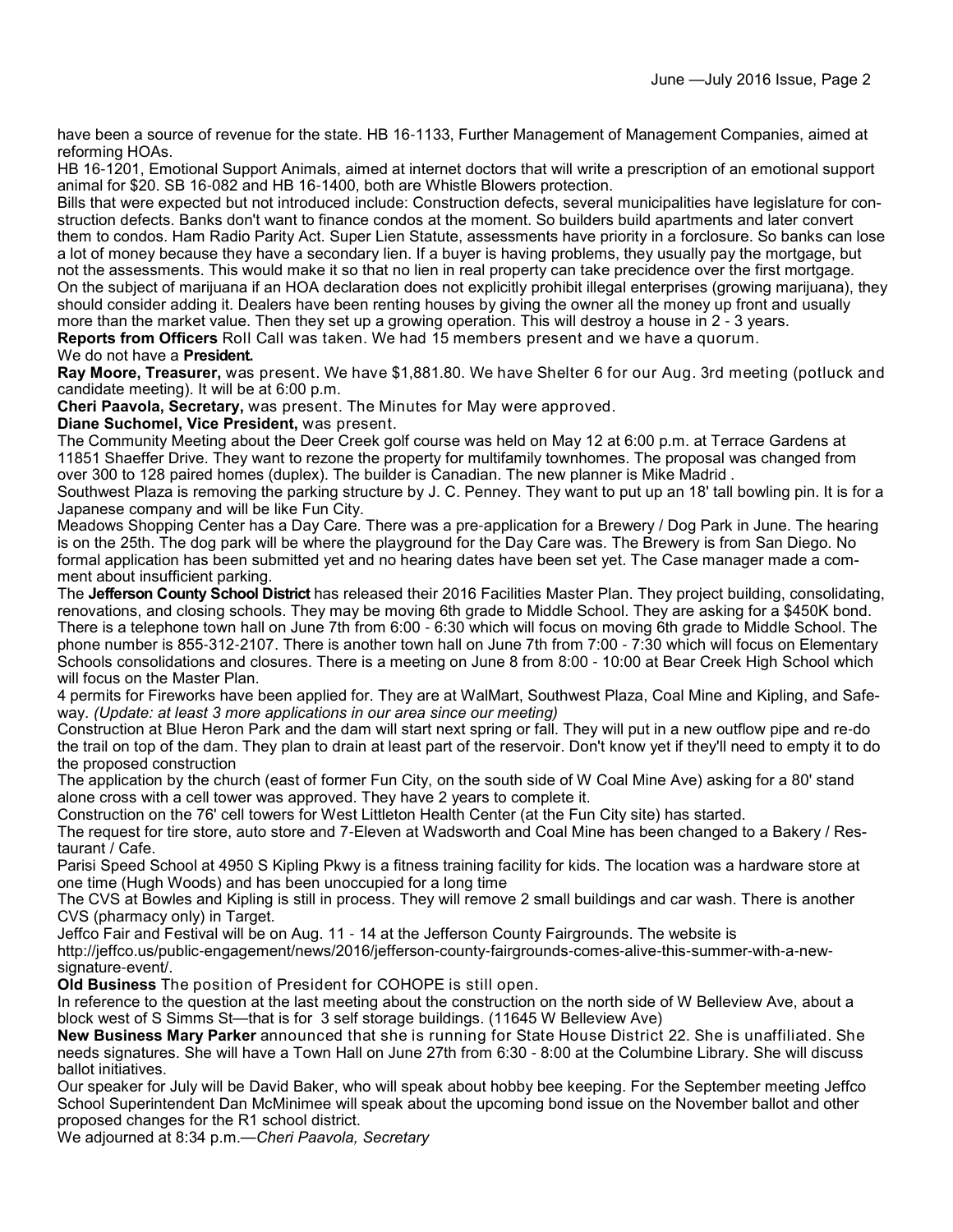# **THE BACKYARD**

## Columbine Hills News

*From* **CHICA BOARD MEETING, May 14 2016**—Meeting called to order at 9:12 a.m. on May 14, 2016, at St Philip Lutheran Church, Littleton CO. Officers present: Randy Montgomery, Don Hochhalter, Michaelle Otto, Pat Miller. Board Members present: Ralph Miller, Steve DeMarco. Community Members present: Bret Horman, Alicia Combes, Ruth and Darrell Severns.

Pat M. gave treasurer's report. Randy M. moved to approve the report and Ralph M. seconded the motion. Motion passed

**Old Business:** 1. Pat M. gave membership status 2. COHOPE – Council of Homeowner Organizations for a Planned Environment a. Rabies confirmed within Jefferson County. Therefore, keep pets on leash, update pet vaccines and vaccinate within 30 days of obtaining a new pet. b. Next meeting on June 1 at 7 p.m. at the Sheriff's South Service Center (11139 Bradford Rd). Guest speaker from HindmanSanchez P.C., Lakewood, CO, regarding community association law. 3. Stone – discussion regarding where to place stone since location on Kendall Blvd no longer available and application funds are being returned to CHCA. Randy M. invoked a motion to erect the stone at corner of Canyon Ave. and Kendall Blvd. to commemorate playground build anniversary and Pat Miller seconded the motion. Motion passed. Michaelle O. will send email to Foothills contact person to learn application process. Tentatively, it was agreed with Brett Horman, the Eagle Scout candidate in charge of the project, to unveil the stone sign and commemorate the playground build anniversary on July 17, 2016.

4. President's Corner – Randy M. requested items to put in President's letter. All agreed to implement "Yard of the Month" and members voted to give Randy M. approval to purchase two yard signs to recognize exemplary yards each month.

**New Business:** 1. Elections – Nominations were held and votes were taken with the following results: Randy Montgomery, President Jennifer Gerdes, Secretary - Ruth Severns, Member at Large.

2. Dumpster Day – Randy M. continues to try to locate a provider.

3. Rummage Sale – will be sponsored by Jennifer Gerdes on June 24, 2016.

4. Letters to CHCA – were discussed regarding boats/recreational vehicles/trailer storage on properties and potential use of an architectural committee.

Meeting was adjourned 11:12 a.m.

## Columbine Knolls Voice

*From* **April 12th 2016 Board Meeting** Board members in attendance: Bryan Slekes, Matt Hale, Natalie McClish, Skip Wilcox, Lee Woodbury, Judy Alliprandine, Steve Hantelman. Board members absent: Birgit Whitelaw, Adam Brewer Meeting called to order at 7:07pm.

Guest Presentation: Reading Partners Guests: 46 homeowners

Public Comment: Letter taped to the doors of many homeowners? Board is made up of volunteers and open to comments.

How was the RV research completed? RV committee formed 3 years ago to come up with proposal

If membership voluntary, once can still vote? Yes, covenants follow the land

What was the driving force to do something about the RV issue? It became evident at meetings that neighborhood discontent created the need for something to happen. Action was needed, and doing nothing was not an option. Thus, the RV committee was formed.

1993 addendum to the covenants? Board passed a 'policy' at the time, and it was not a legally binding covenant amendment.

Covenants were clear and presented to a recent CK buyer. It is up to all buyers and sellers to make sure all due diligence is complete.

What did the consolidation achieve? Whole community can play by the same rules/covenants.

What were the RV amendment results? Based on the total votes received (approx. 830): approx. 66% in favor of not allowing trailers, RV's, etc… while approx. 33% in favor of allowing trailers, RV's, etc… with some limitations. Amendment A passed with an approx. 54% majority of the homeowners. NOTE: the exact results were not readily available; however, they were posted in the newsletter and are on file.

What's going on with the large (opinion) garage being built in the neighborhood? Legal issue at this point, no further comments

Speeding in the neighborhood is an issue and needs to be addressed.

Some talked about how they were saddened to hear of the letter that was taped to many doors. One individual spoke about how they lived in the neighborhood for 38 years, and was grateful for the work of the board over the years. Others were impressed by the patience of the board, and asked where the police enforcement was? Streets are owned and enforced by the County's Sheriff's department.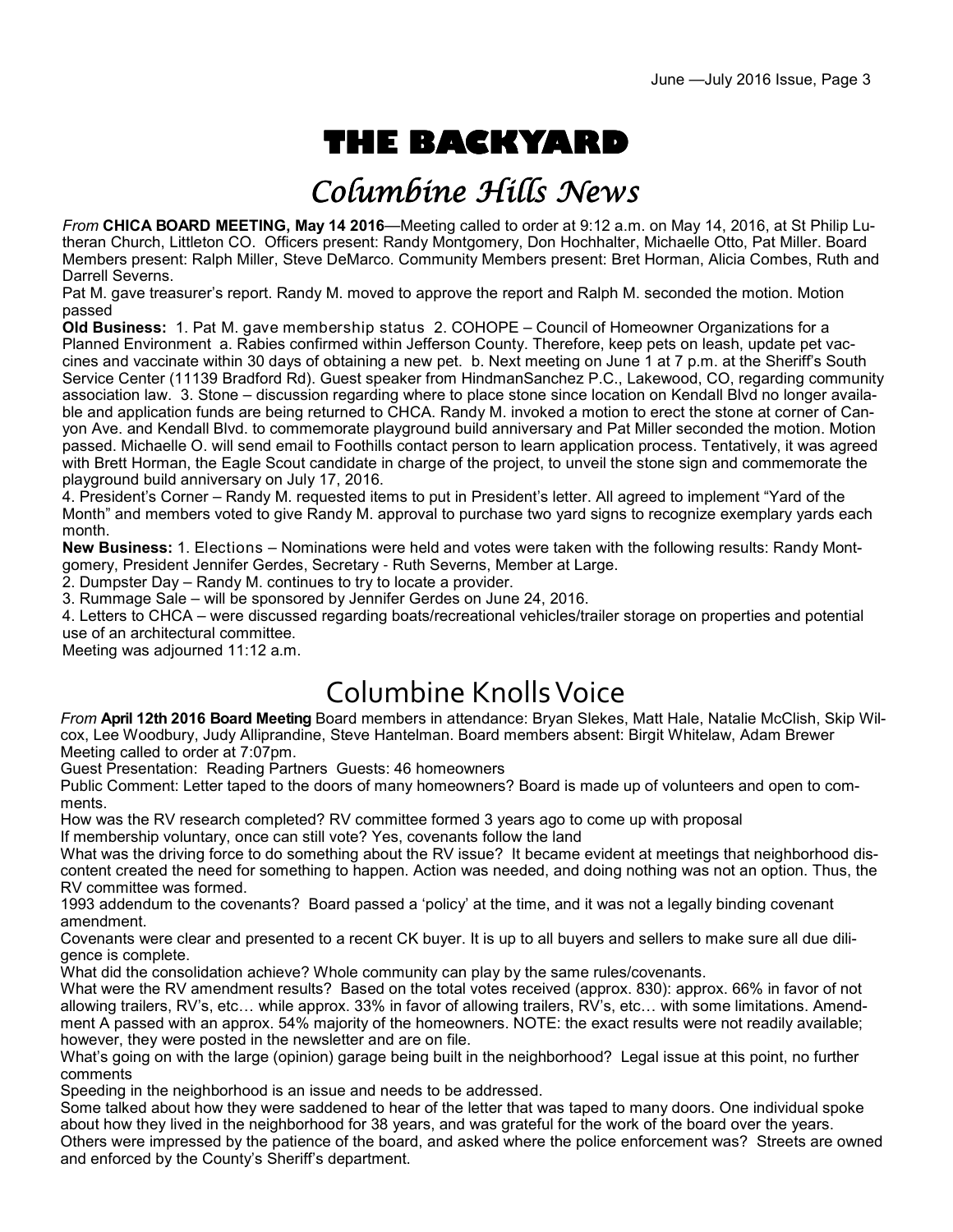If there were more members and in turn more revenue, what would the board do? Ask what the neighborhood would want. Some examples may include: additional events, decorations at the holidays, address speeding concerns, etc… What does insurance cover? D&O (board member liability), personal property (storage unit and entrances).

**Committee Reports:** Membership: 314 total members YTD. Commented again on possibly doing more with the committee vs. having Treasurer also chair the membership committee. Lee motioned to approve the membership directory/Skip seconds. All in favor.

Safety & Beautification: Sheridan Court updated – new barrier, rocks. Next step is to go to the nursery to pick out plants suitable for area.

Architectural Control Committee: There have been additional PIPSA's submitted that need the attention of the committee members. Covenant enforcement ongoing. Making every effort to enforce the covenants – process is to send a total of 3 letters, and if there is no response we may need to go to court.

**Special Events/Programs:** Clean-up day scheduled for June 11th. Trash truck secured - \$25/load for members and \$45/load for non-members.

Treasurers Report: P&L and balance sheet presented. Covenant enforcement software cost added with RV vote. Directory cost a little higher, but working with the vendor to bring it down a bit. Insurance renewal – Bryan to scan and sent to the board along with other quotes to take action at the May meeting. Adjourn at 9:27 pm.

**Columbine Knolls South II REVIEW** 

*From* **President's Corner** Our community kicked June off with our Annual CKSII Community Garage Sale June 3rd and 4th, ARC Donation Drop at Coronado on June 4th and large item pickup on June 8th. Thanks to Bob Haberkorn for assisting me in hanging the banners. For those who were able to participate, I hope you made lots of money and got rid of some of the things you no longer needed! For those who were able to enjoy the sales, I hope you found some great new treasures.

We had a productive meeting in May. As always, we welcome all CKSII members to attend these meetings. It is great to have community members take the time to come to our meetings. Thanks to all those who attended. Please check the May minutes to see what was discussed.

Thank you to Stephanie Haberkorn for delivering welcome kits with me this month. 2016 is turning out to be another exciting year welcoming many new homeowners to the neighborhood. Values have also hit a new record high, with the average sales price so far in 2016 up to \$484,500, up from \$453,389 in 2015. Source Metrolist, May 10, 2016.

Also, thank you to Greg and Barb Steward for providing Web updates and newsletter editing. Much time and effort goes into their contributions to the community.

As you drive through our neighborhood I encourage you to take time to look around and admire how beautiful and well maintained our neighborhood is. Please remember that it is up to all of us to keep up the high standards and expectations that results in our homes and the neighborhood looking nice. Another thing you can do, if you are not already a member, is to join the CKSII HOA. Get active and involved! You can make a difference.

Remember summer means the kids are out of school and more kids will be playing outside. Please be especially careful as you drive through the neighborhood. —*Jennifer Blake, President CKSII HOA*

*From* **Columbine Knolls South II Homeowners Association Board Meeting Minutes – May 10, 2016** Call to President, Jennifer Blake, called to order the meeting of the HOA Board of Directors at 7:00 pm. Board members, Debbie Opperman, Bob Pellegrini, Larry Opperman, Bob Haberkorn, and Robert Sudar were in attendance along with Roger Borcherding of DARCO Property Management.

Treasurer's Report: Debbie reported the HOA currently has 318 members.

Management Report: 3 inspections were conducted in April. 28 violations were processed by mail and by personal contact. Included were 5 with visible trash containers, 9 trailers, 5 campers, 1 overflowing dumpster, 3 large commercial trucks, 2 conducting business out of home, 1 pile of rocks in the street, 1 broken tree branches, and 1 fence needing repairs/replacement. 3 with several Violations Notices for visible campers were forwarded to the Board members. Two of these have been corrected. The third has not been corrected as of April 29th. They had previously installed a screen which has since been removed. The camper in question had been moved when inspected again on May 10th.

Roger also asked for clarification from the Board about when the Board would like to be notified about situations where a third letter has been sent to a homeowner and where the lawyer would be contacted. The Board requested to be notified when these situations occur.

ACC Committee: Bob Pelligrini reported 15 requests and 12 approved with 3 in pending status. Applications were as follows: 2 for paint, 3 for roofs, 1 for solar panels, 2 for windows, 4 for landscaping, 1 for a door, 1 for a shed, and 1 for a flag pole.

Welcome Committee: Jennifer Blake reported that since the last delivery 5 homes have closed and 6 more are currently under contract. Next delivery will occur in June or July and should have 9 or 10 homes to visit.

Landscape Committee: Stephanie Haberkorn reported that Bob Pellegrini was a great help providing equipment to use for the landscaping. The efforts made at the end of last season to dead-head and winterize the landscaping have made things much easier this year.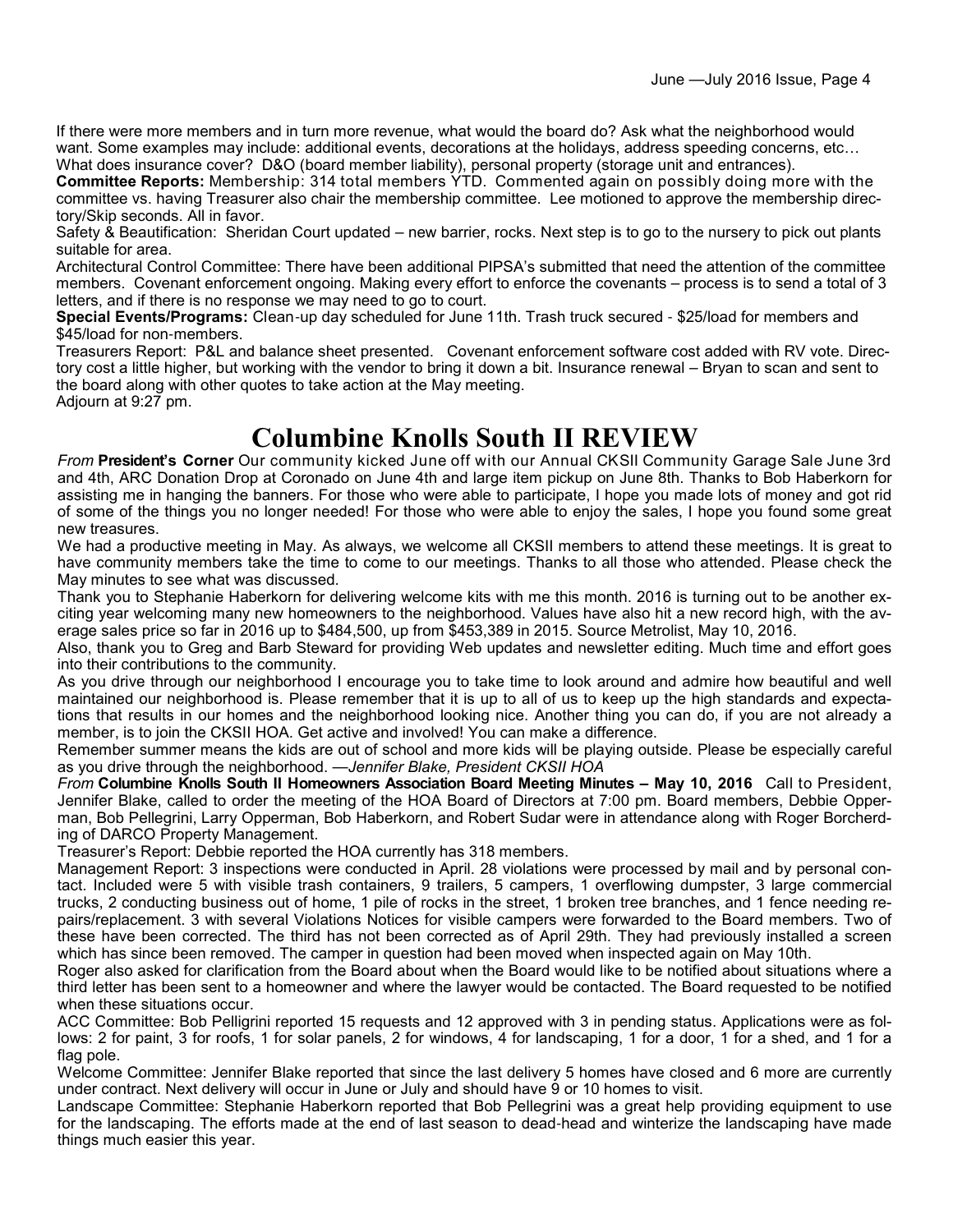Updates: NextDoor Site – Jennifer reports that 30 new neighbors have joined and we are up to 155 neighbors. \* Collecting homeowner emails to be able to send community-wide reminders or time sensitive blasts. – Debbie reports that only one email address was collected since the last meeting.

New Business: Jennifer Blake will be hanging the signage for the upcoming community garage sale in the week prior to the sale. \* The November 8th HOA Board meeting may be rescheduled due to conflicts with Election Night at the School. More information will be shared once plans are finalized.

Future Meetings: July 12, 2016 \* September 13, 2016 \* November 1, 2016 \* January 10, 2017 –Annual Meeting Special Event Dates: June 3-4 Community Garage Sale \* June 4 ARC donation drop-off in Coronado School parking lot. \* June 8 Large Item pickup \* December 4 Holiday Hayride

The meeting was adjourned at 7:55 p.m.

### Columbine West Civic Association Newsletter

*From* **A Moment With The Board** The May 10th CWCA meeting of volunteers was at Dutch Creek Elementary, there was approximately 30 residents in attendance for the second month in a row. Thank you all for taking the time to attend and share your thoughts. Some neighbors are researching how to potentially address changes to the covenants and brought info to the meeting. Thank you Doug Penner for your time spent in researching and talking with neighboring communities. A concerned neighbor spoke about some suspicious activities, reported drug sales and police presence in Columbine West. Some other neighbors are concerned about speeding and speed mitigation, speed bumps and more signage. The monthly agenda covered all upcoming events including Community Garden Day, Free swim nights, Yard of the Month, Dumpster Day & National Night Out. We recapped the garage sale too. Lastly, elections took place and all Board /Officer positions are filled, for the first time in roughly 5 years. Congratulations to our (2) newest Board members, Bob Beers & Dave Romero. Great to see more residents volunteering. A newly formatted organizational structure has been implemented by the Officers/ Board members to help streamline volunteer duties within the association. If you have questions, feel free to call the voicemail line or email CWCAtalk@gmail.com. Remember if you have any suggestion of ideas, call the voicemail, drop an email, just contact us. Look forward to hearing from the community. Residents are encouraged to attend any monthly meeting the next one is June 14th , 2016 at 6:30 p.m., Columbine West pool pavillion, second Tuesday of the Month.

### The Leawood Rapporter

*From* **Leawood Civic Association Minutes May 4, 2016** Present: Richard White, Paul O'Conner, Debby Baker, Rhonda Eveleth, Nancy Bock, Chip and Angela Langowski. Residents Reggie Bland, Ruby and Chuck Henderson were also present. Scholarship winners, Rachel Lane and Madeline Sladovnik were present as well as their parents Cathy and Mark Lane and Roberta Sladovnik.

\$500 LCA scholarship money was awarded to Rachel, who plans to be an electrical engineer and will be going to the Colorado School of Mines and also to Madeline who wants to be a secondary education/math teacher at Doane University in Nebraska.

Ruby wanted to discuss the Board's proposal to look into one trash and recycle service for the neighborhood. She thought the City of Littleton would be considered to do the neighborhood trash pickup. Paul explained that the Board is researching the possibility of having for one trash and recycle vendor for the Leawood neighborhood, but that the City of Littleton would not be one of the choices.

Debby indicated the potential benefits of having one vendor would be a lower cost for the residents and a reduction in the number of trash trucks in the neighborhood. She offered to call Lies, Chuck and Ruby's trash company, to see if they would be interested.

Reggie also wanted to discuss having one trash vendor. He is against it and said the residents should be able to choose their own trash company. He also said neighbors should place their trash cans in the street by the curb or behind the sidewalk because the trash cans get in the way of people with strollers who have to go around. He also asked if Leawood has covenants and if they still existed. His specific concern was owners building multi-tenant units in their back yards. Rhonda said Jefferson County does allow the units but have to meet zoning requirements. Reggie also asked about the tall grass in the park and why it hadn't been cut shorter. Debby said she would follow up with the park board on the new contractor's requirements for cutting the grass.

Richard said there was a good influx of memberships paid in the past month and that there were currently about 110 paid memberships. There was also discussion about Richard volunteering to mow the Jay Court entrance and Debby said a Leawood resident had offered to help pick flowers to be planted at the entrance.

The neighborhood clean-up day is June 4 and the parking lot at Leawood Elementary has been reserved. Richard reserved two large dumpsters through 5280. Debby suggested the LCA consider having another cleanup day around the end of summer.

Chip said that the LCA should notify the residents so that elderly people could get help with their stuff for cleanup. Rhonda said she would take queries and the cost would have to be paid upfront and the items would have to fit in the back of a truck. People would have to let Rhonda know they needed help by June 1. The cleanup will last until noon or until the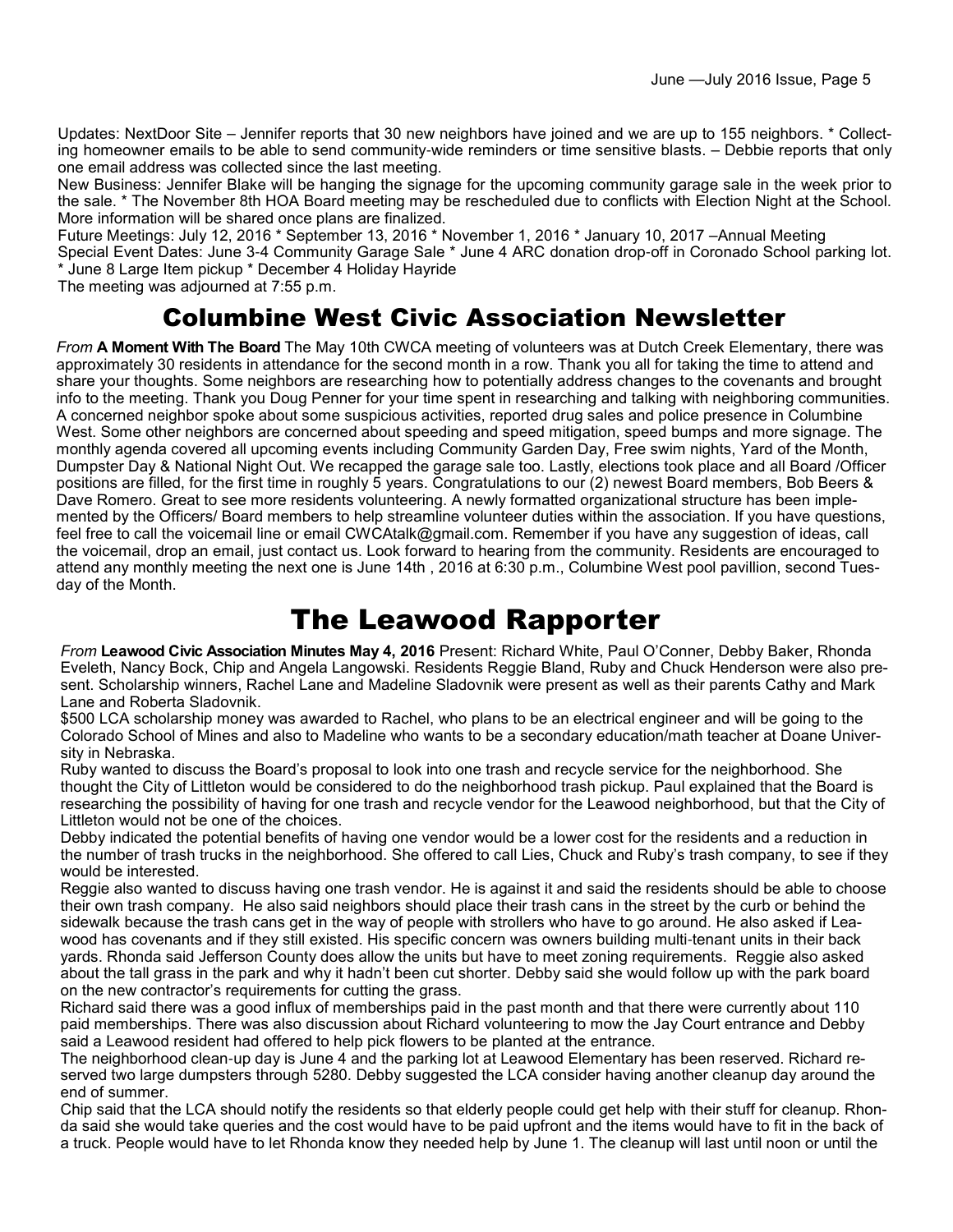dumpsters are filled. Richard said he would also look into getting a container for hazardous waste for future clean-ups. Front yard parties will start in June. Rhonda said she would call people who hosted last year to see if there is interest. There was discussion about how to generate more publicity for the parties.

Meeting adjourned at 8:15.

*From* **Leawood Metropolitan Recreation and Park District Minutes May 11, 2016** The meeting was called to order at 6:42 PM at Leawood Elementary School in the Teacher's Lounge by President Kyle Sargent. Members present were: Directors Donna Snyder/Treasurer, Linda Smith/VP/Secretary, Debby Baker/Special Projects and Designated Election Official, Jennifer Dawe, and Dave Padilla, Parks Manager.

Treasurer's Report – The Treasurer's report was submitted by Donna. Property tax and ownership tax income was received. Invoices for the month include: Denver Water, United Site Services, Waste Management, doggie walk baggie vendor, Excel, new batteries from DBC for irrigation clocks, J. S. Welding for making a new irrigation key, Weston Landscaping for pre-paid irrigation checks, Pop's Concrete for sidewalk work, Dave's invoice, snow removal and reimbursement to petty cash. Linda moved the Treasurer's report be received and bills paid. The motion passed.

Parks Manager Report – (Note: Thanks to the residents for being patient during the extreme wet weather causing the grass to grow like crazy and not being able to get it cut like usual. We are also working with a new contractor and getting them used to how we like the parks cut.) Dave finalized our contract with the new landscaping contractor, Weston Landscaping and Design. They will be mowing, trimming, edging and hauling trash from the trash containers. Dave is working with them on where to mow, trim edge and the correct height of the mowing. They also came in to do a spring clean-up of debris and leaves. Fertilizing and broadleaf spraying will be done also as the weather permits. Dave noted Urban Drainage has a new contractor, Terracare, cutting the creek areas. They cut down the slopes into the creek areas. We had one snow removal event, hopefully that is the last. Doggie bag holders were inspected and refilled as needed. Dave repaired a side board on the deck at Leawood Park that a kid tried to remove. We are expecting a busy May for the Leawood pavilion with graduation parties and holiday events. Keeping up with the trash removal is a concern. Weston will be taking trash out on Friday and Monday (when they come to mow). If you have a large group in the park and have a lot of trash, we would appreciate you taking it home with you.

New Business – Oath of Office for Newly Elected Directors – Debby Baker, Designated Election Officer, issued the oath of office for Kyle Sargent, Linda Smith, and Donna Snyder. They have been elected to serve until 2020. Debby will file the official documents with the Colorado Division of Local Governments and other appropriate entities as required by statute. Donna moved to resolve that Jennifer Dawe and Debby Baker be re-appointed to fill the unexpired terms of Mibby Luedecke and Charlie Campbell due to expire in May 2018. At that time, they will be up for election. The motion was passed unanimously. Jennifer and Debby were issued oaths of offices. Linda will file the official documents with the Colorado Division of Local Governments and other appropriate entities as required by statute. Kyle requested to use the Weaver Park soccer field area for a rugby game if the team needs it. Permission was granted by all in attendance. Old Business – 2016 Projects - The walk through on April 30 was cancelled due to weather. The new walk through date will be Saturday, May 28 from 4-6, meeting at Raccoon Park at the entrance off Leawood Drive. The project list will be updated and the priority of projects will be discussed at the June 15 meeting.

The meeting was adjourned 8:05 p.m.

Meeting Dates Day/Time: 2nd Wednesday of each month (unless noted), 6:30 p.m. Location: January to May – Leawood Elementary School June, July and August – Park pavilions or Board member's homes (school is closed) September to December – Leawood Elementary School

Posting location: District Board's agendas are posted by the Clerk to the Jefferson County Board of Commissioners board at the county.— *Linda T. Smith, Vice President and Secretary*

#### Woodbourne

*From* **Final Notes From the Board President** The May Board meeting was held on May 18, 2016, at the Woodbourne Clubhouse. Several topics were covered including business issues, pool issues, and issues around the clubhouse.

Well, I joined the Woodbourne HOA Board six or seven years ago and I have been President for the last four years. During my time on the Board, we have replaced the fence, updated the playground equipment, rebuilt the flower boxes at the front (with volunteers), created a better Holiday display, constructed a covered patio at the pool, started the BBQ contest and potluck tradition, added the annual branch chipping event and, yes, we did increase the monthly dues.

At the May meeting, the Board (with my complete endorsement), has passed the role of President to James Meyer. I am very excited for the community because James brings an incredible amount of passion for our community and has been on the Board for a long time. The other officers are: Vice President - John Edmonds, Secretary – Adam Brown, and Treasurer – Sommer Wall. Katy Cichuniec will remain the ACC Chair. I will remain on the Board until next spring when my term expires. This is my last article for the community newsletter. Thank you everyone for your support.

BBQ Pitmasters, I'm still looking for more cooks to compete in this year's Third Annual Pitmaster BBQ contest. This event is usually the first Saturday in August. If you were a cook last year, I've already got you on the list. However, we're always looking for more cooks. Please give me a call if you are interested or simply want more information. The HOA will help cover your costs, and the meat is then donated to the community potluck.

Pool season is here. Enjoy this great amenity. If you still have not received your pool key fob, please contact the HOA manager. — *Jay Hansen, President*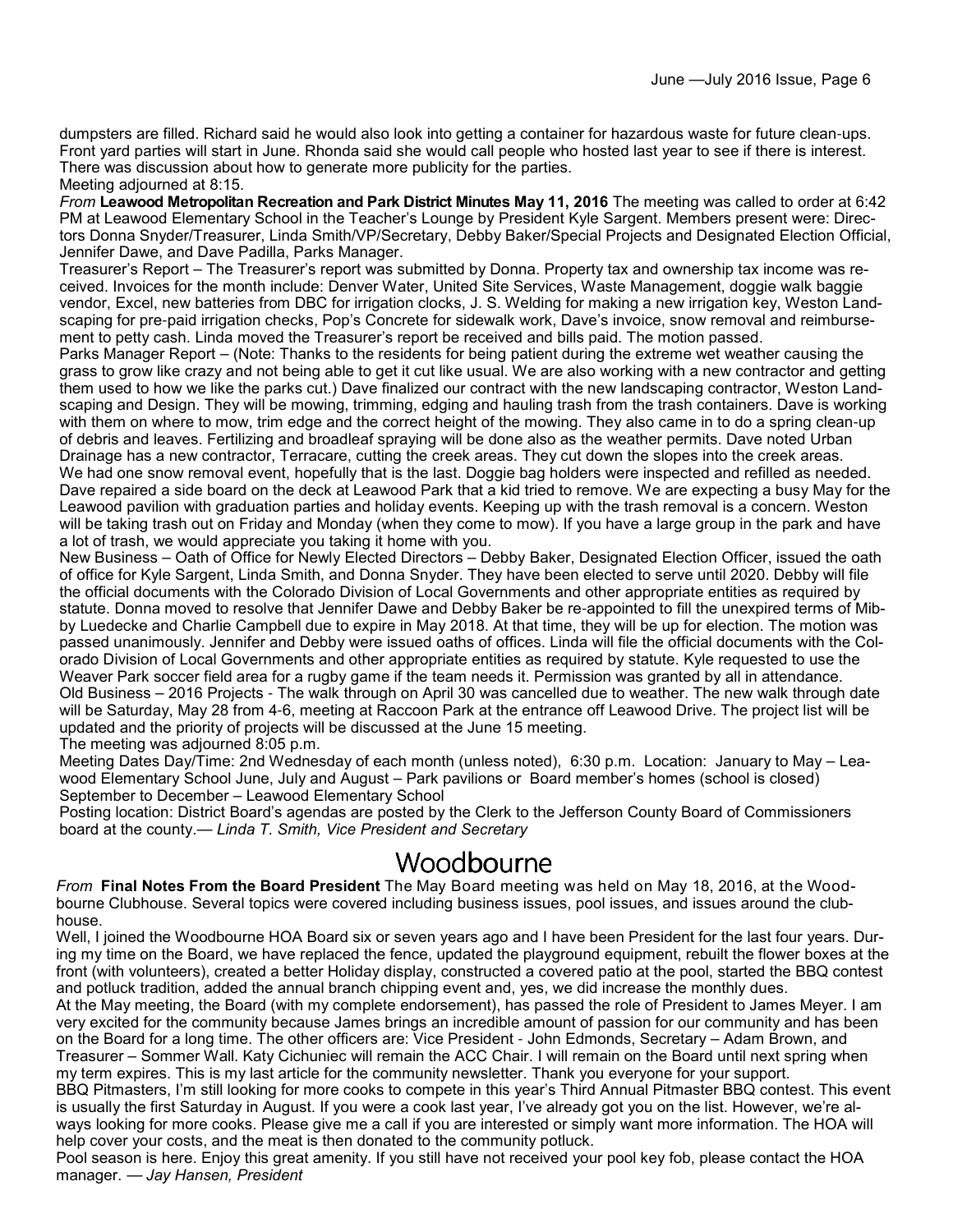| <b>COHOPE Treasury Activity: June 2016</b><br><b>Beginning Balance June 1, 2016</b><br><b>Deposits</b> | <b>W R Moore, Treasurer</b> | 1881.80<br>20.00 |
|--------------------------------------------------------------------------------------------------------|-----------------------------|------------------|
| Sielaff \$20<br>Withdrawals<br>July Newsletter \$5.64                                                  |                             | 5.64             |
| <b>Ending Balance July 6, 2016</b>                                                                     |                             | 1896.16          |

**There is no such thing as a poop fairy by Sheriff Jeff Shrader—**Dog owners are expected to pick up their dogs' poop in our neighborhoods and local parks. Many do so diligently - toting around plastic baggies on their daily walks. Others don't, leading to a buildup of errant dog poop piles. Because of the sheer number of pets in suburban communities, this hard dog waste accumulates. Our animal control officers have been aware of the problem for years and have struggled to enforce

county ordinances against so many stealth offenders. Animal Control hit on the crux of the problem. A lot of dog owners think that the poop "just goes away." We saw an opportunity to educate people on the realities of this subject. Many years ago, together with the citizens and our local park districts, we created a campaign. It's called, There is no poop fairy: Please clean up after your dog.

There are good reasons why we want to encourage people to be responsible for their pet's waste. The fact that the piles aren't pleasing to the eye (or nose) is only one consideration. Here are a few more:

Dog Poop Doesn't Biodegrade Like Wild Animal Poop Because we feed our dogs food that's very dif-

ferent from the food wild animals eat, dog waste does not biodegrade quickly like wild animal waste. And because there are so many pets in the neighborhoods and parks, this hardy dog waste accumulates.

Dog Poop Contains Harmful Bacteria, Parasites Dog waste can contain harmful organisms like E. coli, giardia, salmonella, roundworms, hookworms, and cryptosporidium. These can be passed on to you or your pet, and may cause health problems. Dog Waste Pollutes Groundwater, Water Bodies Bacteria in dog waste can harm water quality in creeks and rivers, and alter the ecosystems of these stream corridors. Humans who come in contact with creek water can also face health hazards. County Ordinances Require Cleanup Jefferson County ordinances\* make "failure to clean up dog feces in public places" a petty offense with a fine of at least \$30. Many local park districts have similar regulations and fines. \*Part 3 Regulations, Chapter 5

Animals, Section 1, D4h We at the Sheriff's Office communicate on many different public safety topics, from car break-ins to elder abuse. Most of our PSAs are no laughing matter. But with the dog waste issue, we saw an opportunity to lighten up and have some fun with the message. We hope you'll get a chuck out of it, and share it with your friends and neighbors. (The poop fairy's even on Facebook!) Together we can debunk the poop fairy myth and clean up our county.

https://www.youtube.com/watch?v=5HH-

OmdVDcA&feature=youtu.be&utm\_source=There+is+no+such+thing+as+a+poop+fairy&utm\_campaign=Poop+Fairy&utm\_med ium=email



Plein air painting events celebrate the beauty of Jeffco Open Spaces

This October, 25+ professional plein air artists will explore the views from their palettes at various locations in Jefferson County Open Space Parks. Their unique interpretations will then be offered for sale to the public at a special gallery exhibit and art sale at the end of the week.

From Oct. 4 to 8, artists will be stationed in open space parks in Indian Hills, South Valley, Golden, north Jefferson County and Wheat Ridge. The public is invited to come out and watch as they paint the landscapes each day. The series of artistic events is sure to delight those who love both the outdoors and the art of painting. All events are free and open to the public, beginning with a rare showing of Jefferson County Open Space Park landscape paintings from a private collection from Sept. 19 to

Oct. 9 All of the 25+ artists who will be painting in the parks have been selected in a competitive nationally advertised process. Inspired by Jefferson County's beautiful open spaces, they can be expected to produce at least one original painting per day, with many artists producing several works daily. Each day, they will be painting in the in the same park.

The public will have the opportunity to view and purchase these special artworks at the end of the week when they are assembled in a culminating gallery exhibit Oct. 8 - 9 at the Golden Community Center, 1470 10th St., Golden.

PLAN Jeffco, a volunteer nonprofit open-space advocacy group based in Lakewood, is hosting these events to celebrate the beauty of open space lands and to raise money to pay for its educational and organizational efforts.

For more information, visit PLANJeffco.org/inpleinsight.

SAVE THESE DATES The schedule of events is as follows:

Sept. 19, 5:30 – 7 p.m. The opening of the Private Art Collection show, Jefferson County Administration and Courts Building. Featuring seasonal art of Jeffco's Open Space Parks. Through Oct. 9.

Daily, dawn to dusk. In Plein Sight plein air painting week.<br>Tues. Oct. 4, South Valley Park Wed. Oct. 5, Mount F

Tues. Oct. 4, South Valley Park Wed. Oct. 5, Mount Falcon Park, upper trailhead Thurs. Oct. 6, Crown Hill Park<br>Friday, Oct. 7, White Ranch Park, upper trailhead Sat., Oct. 8, ending at 4 p.m., along the Clear Creek Trail i Sat., Oct. 8, ending at 4 p.m., along the Clear Creek Trail in Golden from the Washington Street Bridge going west

Art Gallery Hours: Saturday & Sunday, Oct. 8-9, 9:30 a.m. to 4 p.m. , in the Clear Creek Room on the 2nd Floor of the Golden Community Center.